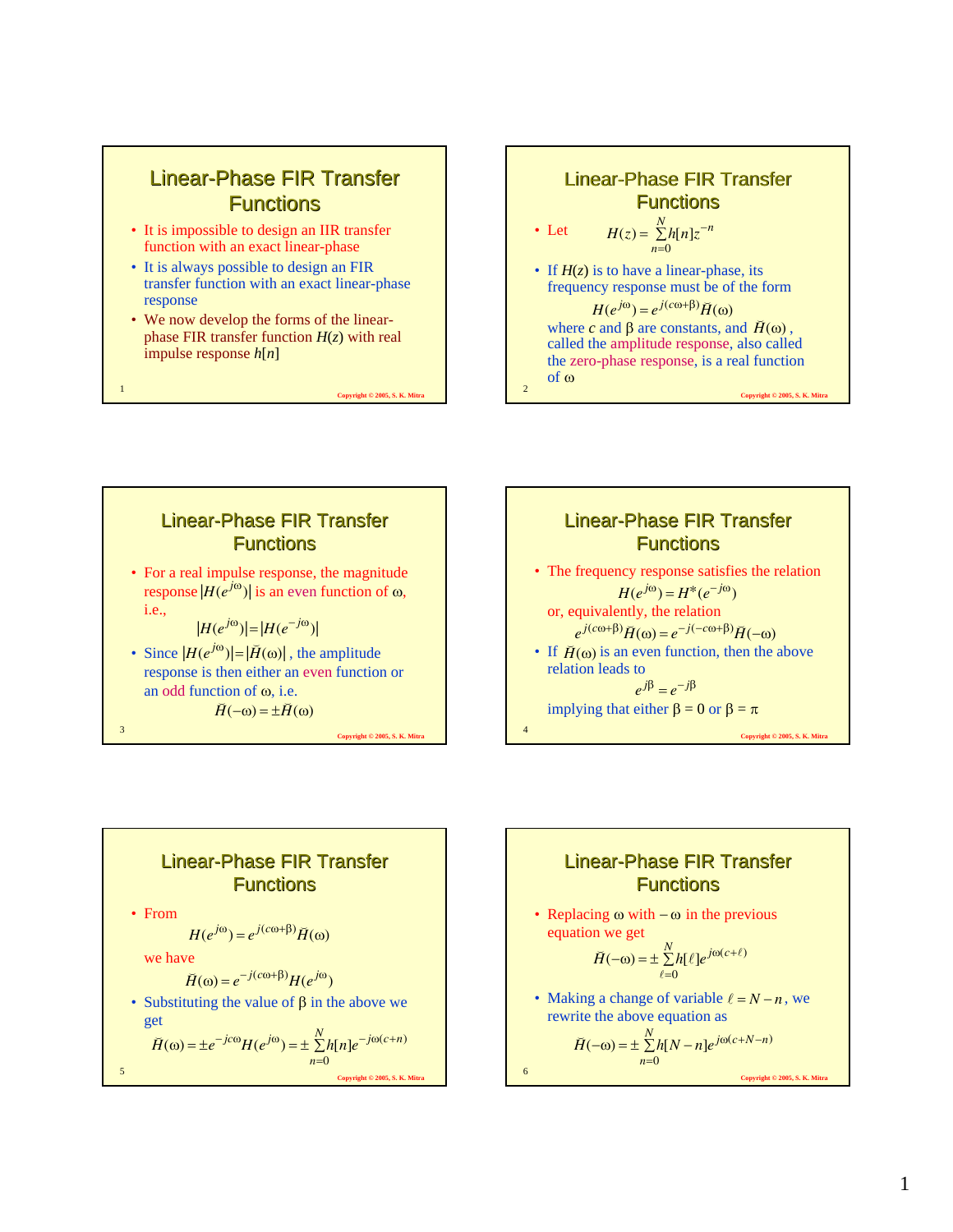







$$
h[n] = h[N - n], \quad 0 \le n \le N
$$

with  $c = -N/2$ 

• Therefore, a FIR filter with an odd amplitude response will have linear-phase response if it has an antisymmetric impulse response

<sup>11</sup> **Copyright © 2005, S. K. Mitra**

#### Linear-Phase FIR Transfer **Functions**

- Since the length of the impulse response can be either even or odd, we can define four types of linear-phase FIR transfer functions
- For an antisymmetric FIR filter of odd length, i.e., *N* even

 $h[N/2] = 0$ 

• We examine next the each of the 4 cases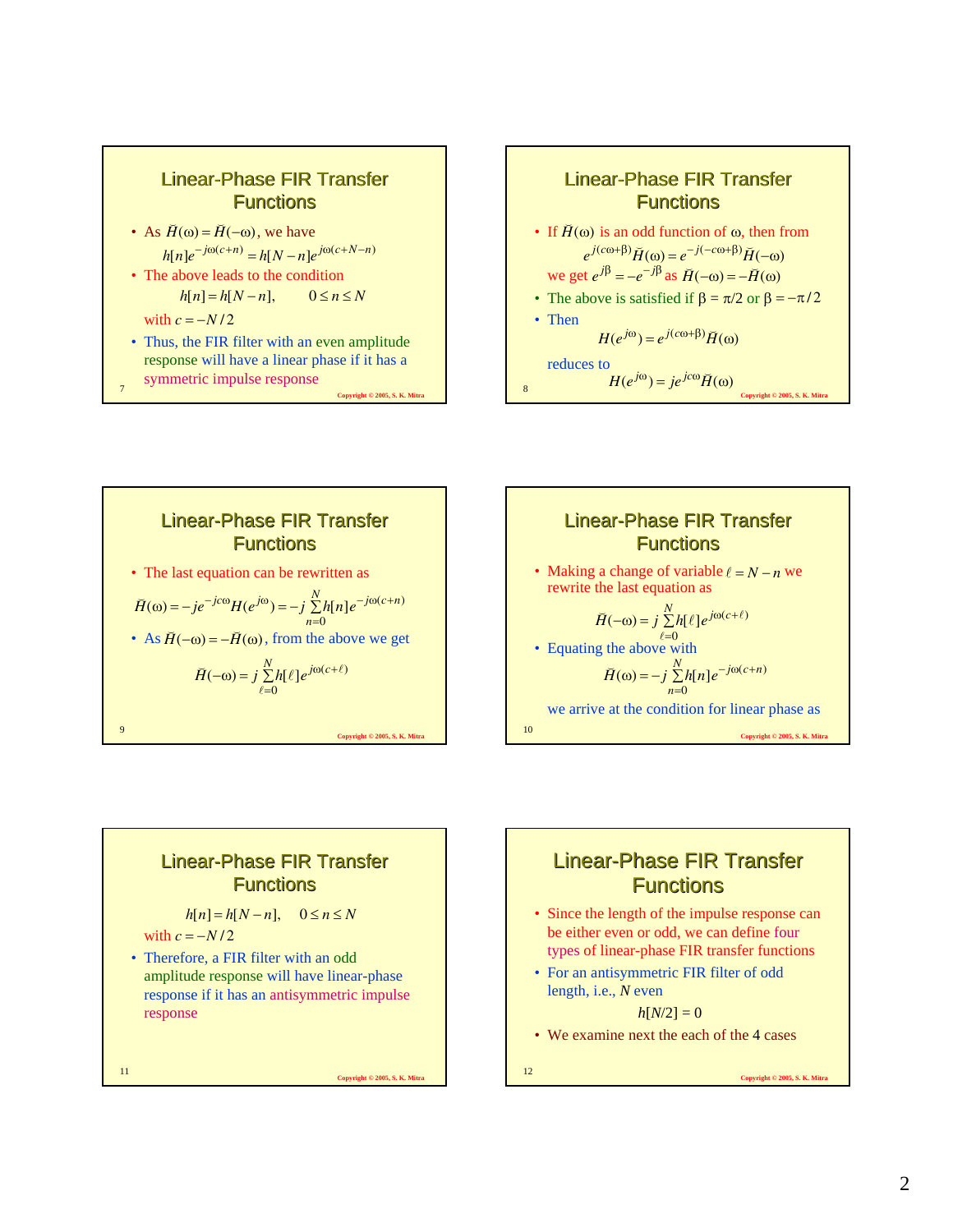









where  $\beta$  is either 0 or  $\pi$ , and hence, it is a linear function of ω  $\theta(\omega) = -4\omega + \beta$ 

• The group delay is given by indicating a constant group delay of 4 samples  $\tau(\omega) = -\frac{d\theta(\omega)}{d\omega} = 4$ *d d*

<sup>17</sup> **Copyright © 2005, S. K. Mitra**

Linear-Phase FIR Transfer **Functions** 

• In the general case for Type 1 FIR filters, the frequency response is of the form

$$
H(e^{j\omega}) = e^{-jN\omega/2} \tilde{H}(\omega)
$$

where the **amplitude response**  $\check{H}(\omega)$ , also called the **zero-phase response**, is of the form

$$
\breve{H}(\omega) = h[\frac{N}{2}] + 2\sum_{n=1}^{N/2} h[\frac{N}{2} - n]\cos(\omega n)
$$
  
18  
Coovright 2005, S. K. Mitz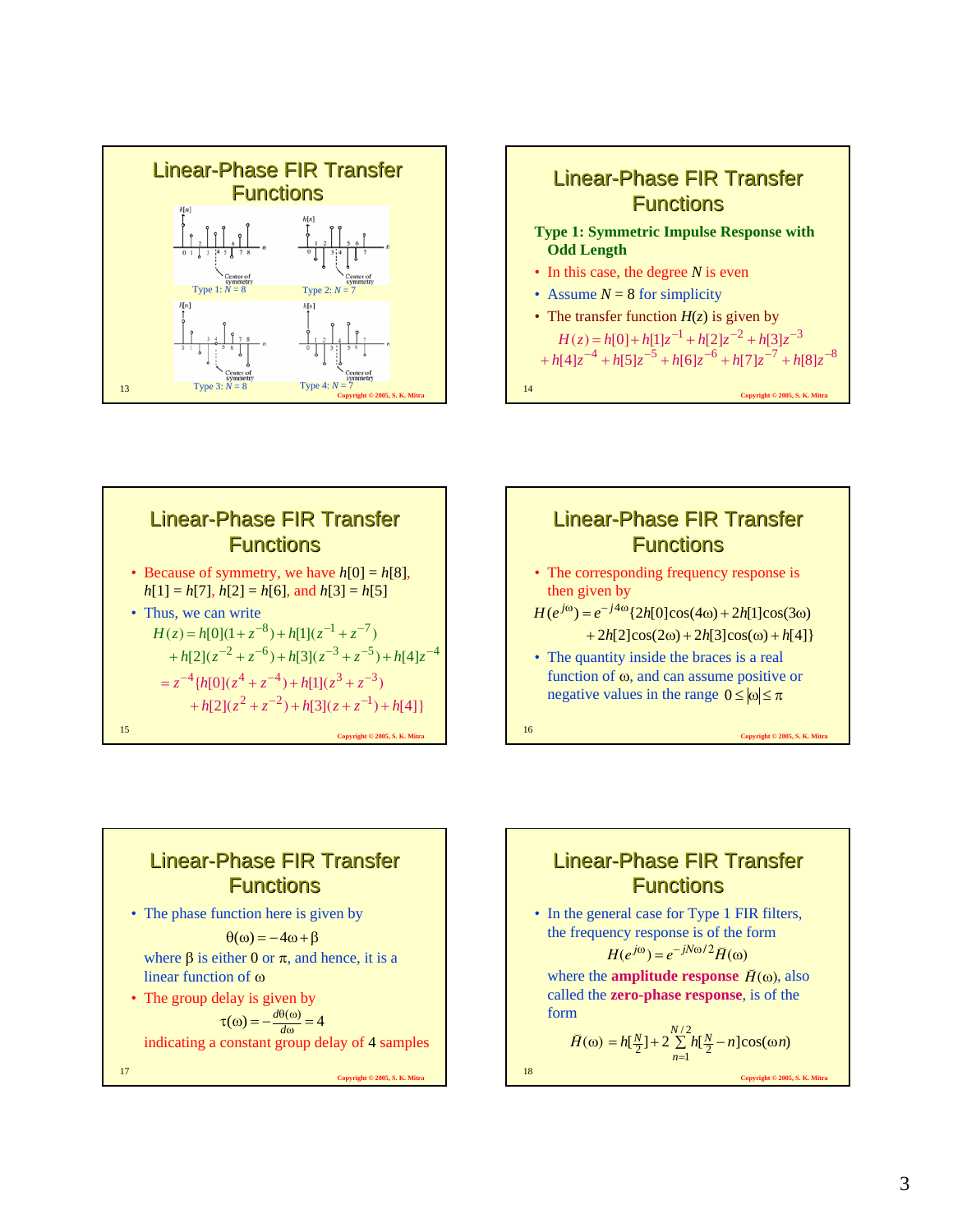







• Making use of the symmetry of the impulse response coefficients, the transfer function can be written as

$$
H(z) = h[0](1 + z^{-7}) + h[1](z^{-1} + z^{-6})
$$
  
+ h[2](z^{-2} + z^{-5}) + h[3](z^{-3} + z^{-4})  
= z^{-7/2} \{h[0](z^{7/2} + z^{-7/2}) + h[1](z^{5/2} + z^{-5/2})  
+ h[2](z^{3/2} + z^{-3/2}) + h[3](z^{1/2} + z^{-1/2})\}  
23  
Correlated 2 2005, S. K. Mira

## Linear-Phase FIR Transfer **Functions** • The corresponding frequency response is given by • As before, the quantity inside the braces is a real function of  $\omega$ , and can assume positive or negative values in the range  $0 \le |\omega| \le \pi$  $H(e^{j\omega}) = e^{-j7\omega/2} \left\{ 2h[0]\cos(\frac{7\omega}{2}) + 2h[1]\cos(\frac{5\omega}{2}) \right\}$  $+ 2h[2]\cos(\frac{3\omega}{2}) + 2h[3]\cos(\frac{\omega}{2})$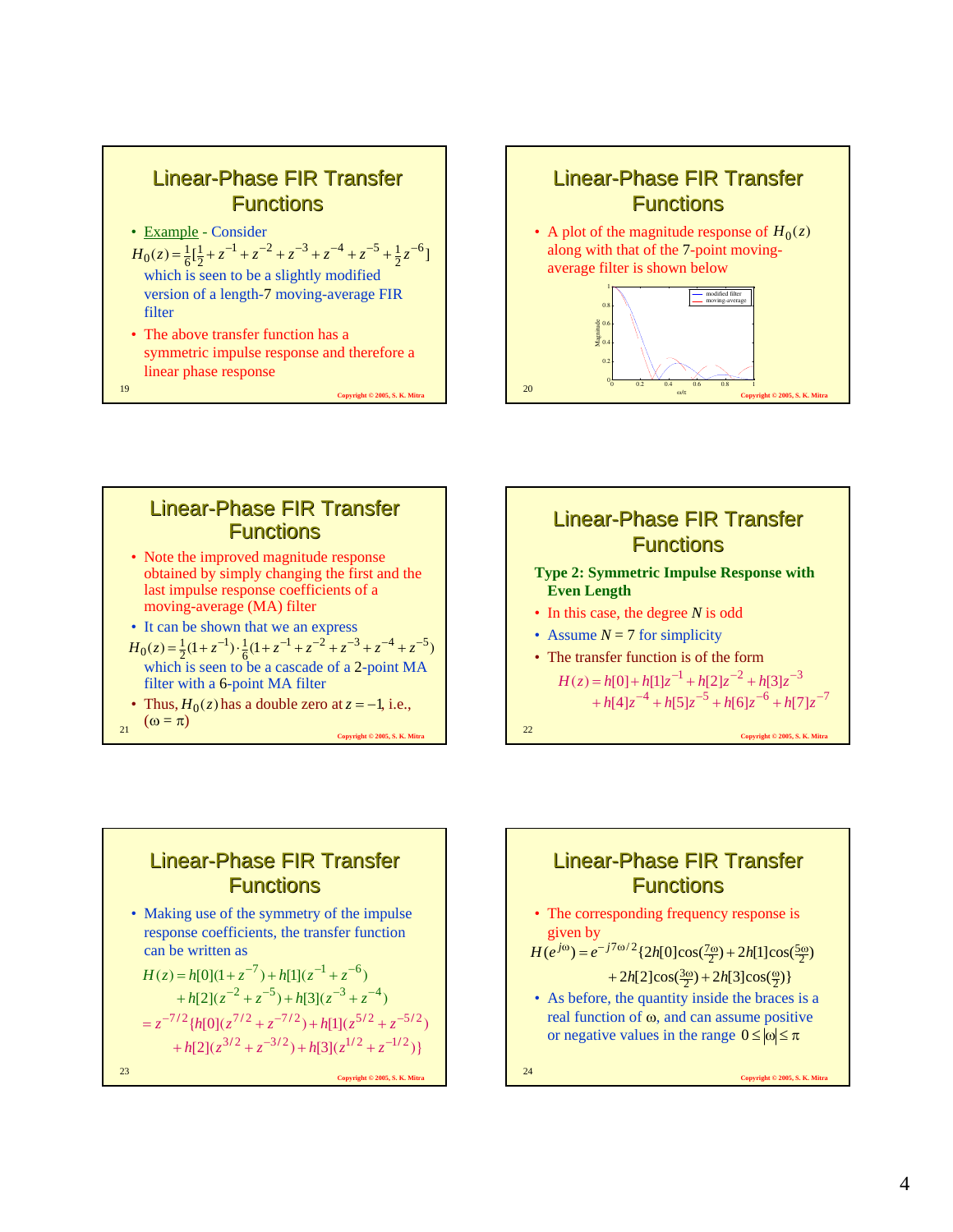

• The expression for the frequency response in the general case for Type 2 FIR filters is of the form

 $H(e^{j\omega}) = e^{-jN\omega/2} \tilde{H}(\omega)$ 

where the amplitude response is given by

$$
\widetilde{H}(\omega) = 2 \sum_{n=1}^{(N+1)/2} h[\frac{N+1}{2} - n] \cos(\omega(n-\frac{1}{2}))
$$

<sup>26</sup> **Copyright © 2005, S. K. Mitra**





# Linear-Phase FIR Transfer **Functions**

• The group delay here is

 $\tau(\omega) = 4$ 

indicating a constant group delay of 4 samples

• In the general case  $H(e^{j\omega}) = ie^{-jN\omega/2}H(\omega)$ 

*n*

where the amplitude response is of the form  $\widetilde{H}(\omega) = 2 \sum_{n=1}^{N/2} h[\frac{N}{2} - n] \sin(\omega)$  $2\sum_{n=1}^{N/2}h[\frac{N}{2}-n]\sin(\omega n)$  $h[\frac{N}{2} - n]$ sin( $\omega n$ 

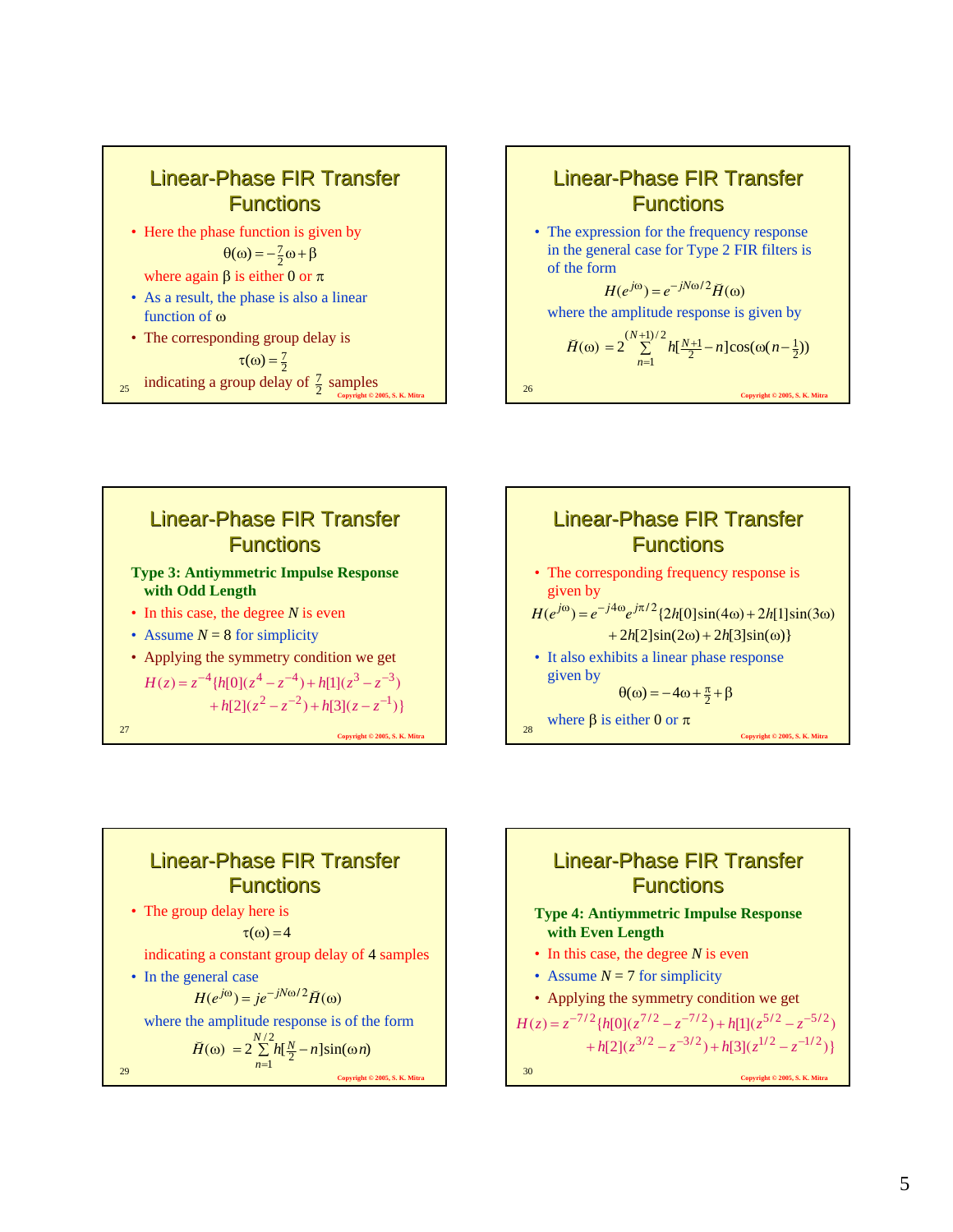









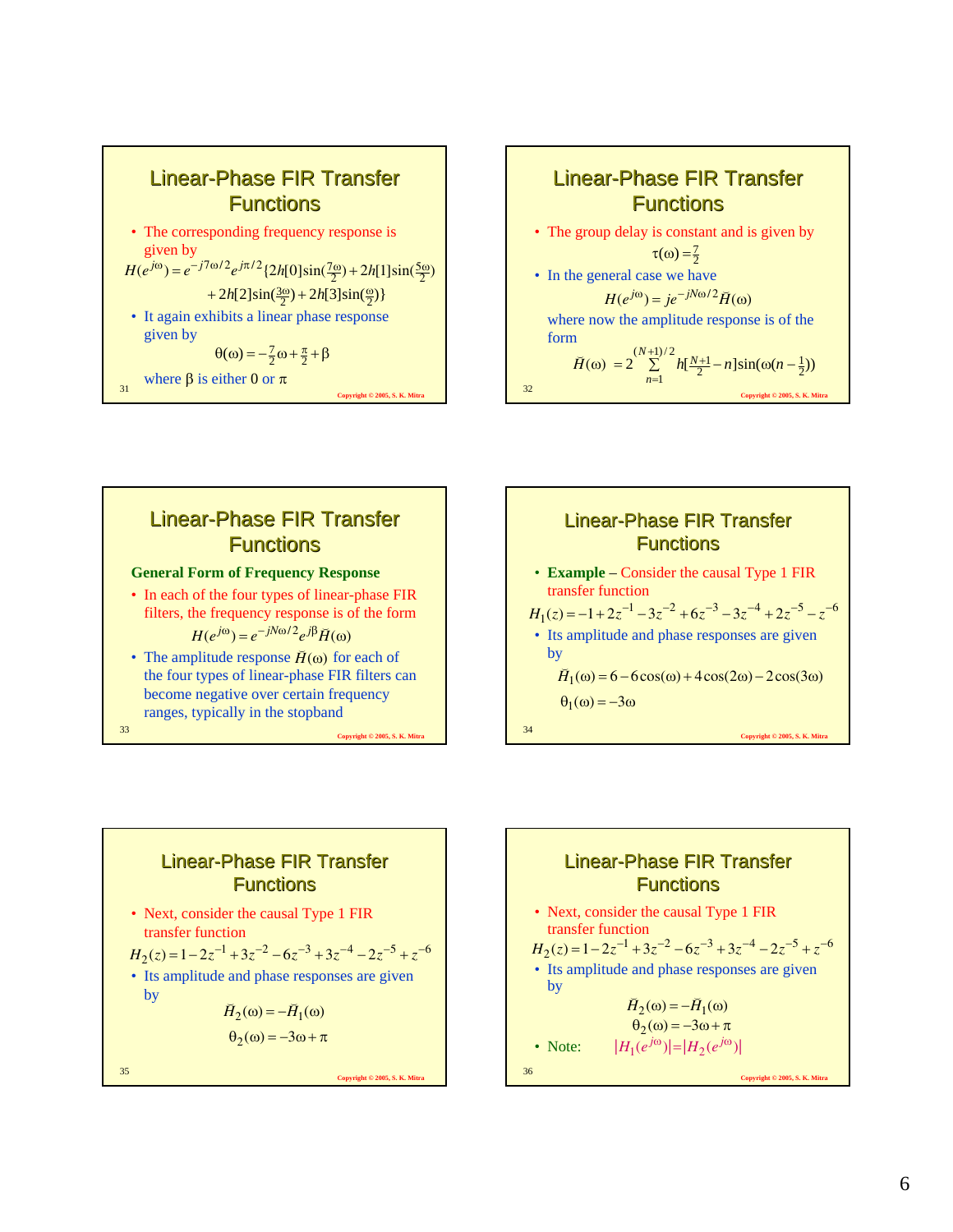







<sup>41</sup> **Copyright © 2005, S. K. Mitra** • The magnitude and phase responses of the linear-phase FIR are given by  $|H(e^{j\omega})| = |\tilde{H}(\omega)|$  $\overline{\mathcal{L}}$ ⎪ ⎨  $\left($  $\theta(\omega) = \begin{cases} -\frac{N\omega}{2} + \beta - \pi, & \text{for } H(\omega) < 0 \end{cases}$ , for  $\bar{H}(\omega) \ge 0$ 2 2  $-\frac{N\omega}{2} + \beta - \pi$ , for  $\bar{H}(\omega)$  $-\frac{N\omega}{2} + \beta$ , for  $\overline{H}(\omega) \ge$ ω ω *H H N N* ŭ ŭ

#### Linear-Phase FIR Transfer **Functions**

• The group delay in each case is

$$
\tau(\omega) = \frac{N}{2}
$$

• Note that, even though the group delay is constant, since in general  $|H(e^{j\omega})|$  is not a constant, the output waveform is not a replica of the input waveform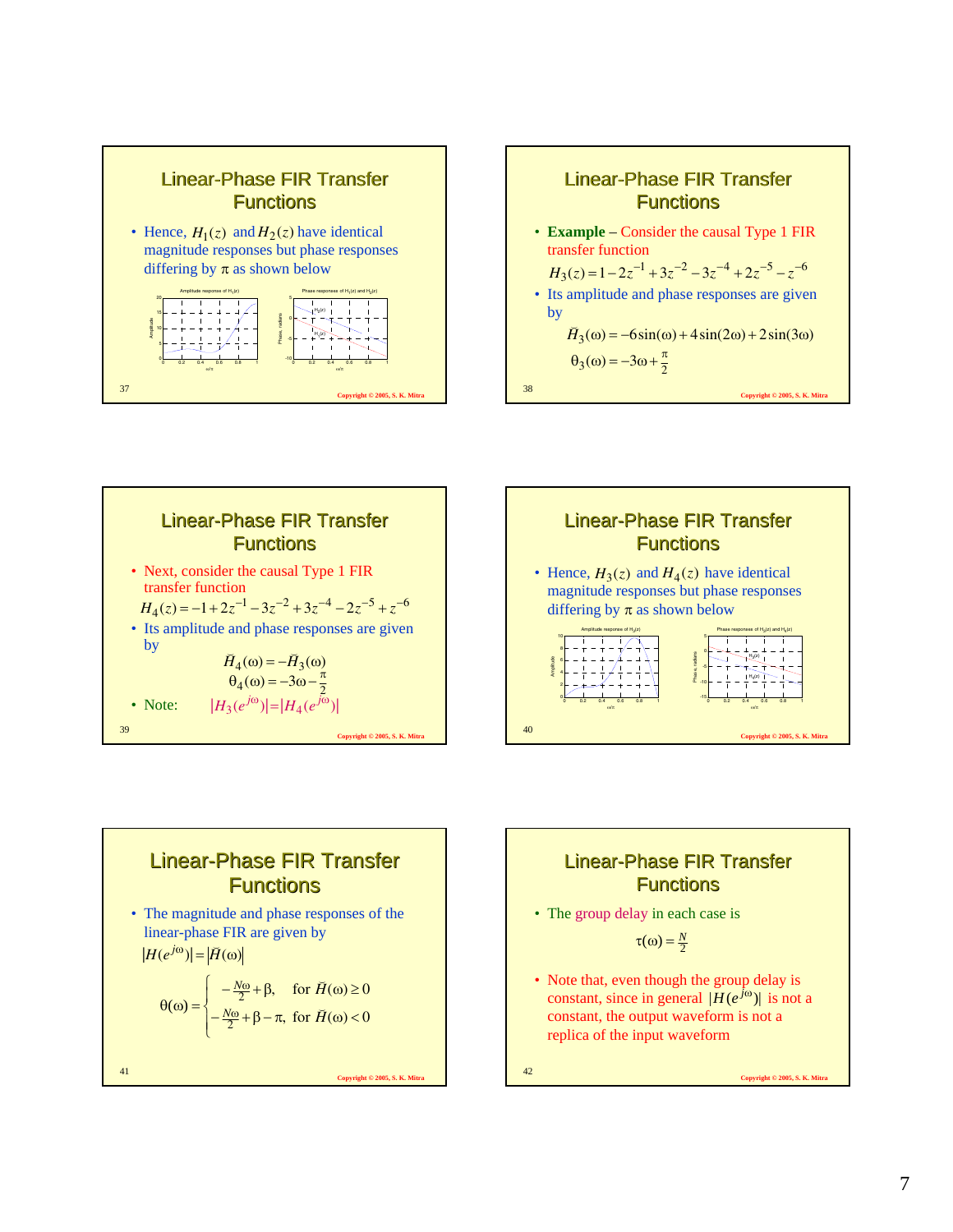- Note that, even though the group delay is constant, since in general is not a constant, the output waveform is not a replica of the input waveform
- An FIR filter with a frequency response that is a real function of ω is often called a **zerophase filter**
- Such a filter must have a noncausal impulse response

<sup>43</sup> **Copyright © 2005, S. K. Mitra**

#### **Zero Locations of Linear-Phase FIR Transfer Functions**

- Consider first an FIR filter with a symmetric  $\text{impulse response: } h[n] = h[N - n]$
- Its transfer function can be written as

$$
H(z) = \sum_{n=0}^{N} h[n]z^{-n} = \sum_{n=0}^{N} h[N-n]z^{-n}
$$

• By making a change of variable  $m = N - n$ , we can write

$$
\sum_{n=0}^{N} h[N-n]z^{-n} = \sum_{m=0}^{N} h[m]z^{-N+m} = z^{-N} \sum_{\substack{m=0 \text{symmetry} \\ \text{Copriak 0 2005, S. K. Mirn}}}
$$



**Zero Locations of Linear-Phase FIR Transfer Functions** • Now consider first an FIR filter with an antisymmetric impulse response: • Its transfer function can be written as • By making a change of variable  $m = N - n$ , we get  $h[n] = -h[N - n]$  $\sum h[n]z^{-n} = -\sum$ = − =  $=\sum_{n=0}^{N}h[n]z^{-n}=-\sum_{n=0}^{N}h[N-1]$ *n*  $\sum_{i=1}^{N} h[n]z^{-n} = \sum_{i=1}^{N} h[N] - n!z^{-n}$ *n*  $H(z) = \sum_{n=1}^{N} h[n]z^{-n} = -\sum_{n=1}^{N} h[N-n]z$  $n=0$  $(z) = \sum h[n] z^{-n} = - \sum h[N - n]$  $[N-n]z^{-n} = -\sum_{m=1}^{N} h[m]z^{-N+m} = -z^{-N}H(z^{-1})$  $-N_{\mathbf{H}t}$  –  $-N+$  $-\sum_{n=0}^{N} h[N-n]z^{-n} = -\sum_{m=0}^{N} h[m]z^{-N+m} = -z^{-N}H(z)$  $\sum_{i=1}^{N} h[X_i]$   $n \geq 0$   $\sum_{i=1}^{N} h[m] z^{-N+m}$ *n m* = *N* − *n*

 $m=0$  **Copyright © 2005, S. K. Mitra** 

=

*m*

 $m=0$ 

*n*

## **Zero Locations of Linear-Phase FIR Transfer Functions**

• Hence, the transfer function  $H(z)$  of an FIR filter with an antisymmetric impulse response satisfies the condition

$$
H(z) = -z^{-N}H(z^{-1})
$$

• A real-coefficient polynomial *H*(*z*) satisfying the above condition is called a **antimirror-image polynomial** (AIP)

<sup>47</sup> **Copyright © 2005, S. K. Mitra**

## **Zero Locations of Linear-Phase FIR Transfer Functions**

- It follows from the relation  $H(z) = \pm z^{-N} H(z^{-1})$ that if  $z = \xi_o$  is a zero of  $H(z)$ , so is  $z = 1/\xi_o$
- Moreover, for an FIR filter with a real impulse response, the zeros of  $H(z)$  occur in complex conjugate pairs
- Hence, a zero at  $z = \xi_o$  is associated with a zero at  $z = \xi_o^*$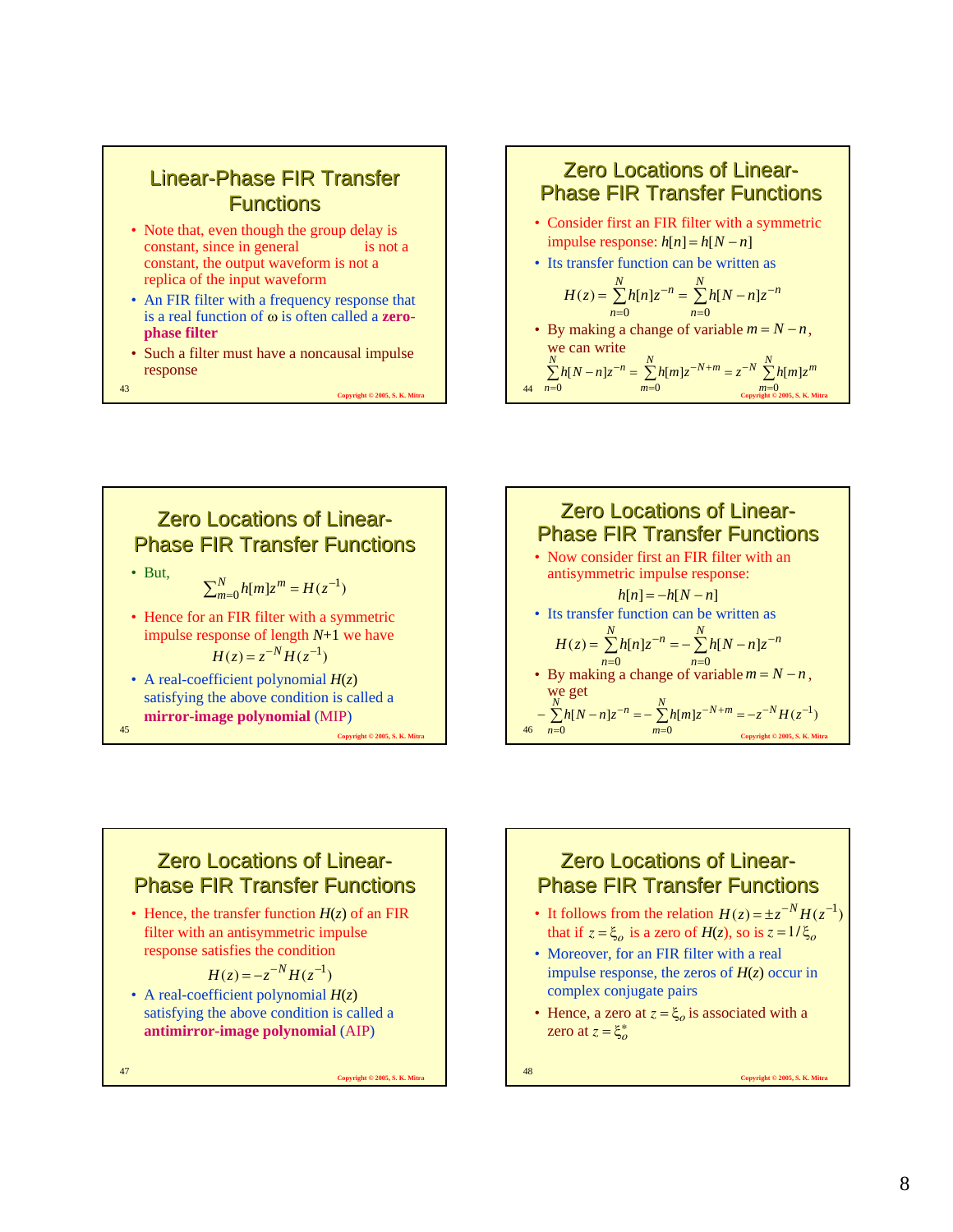



**Zero Locations of Linear-Phase FIR Transfer Functions** • Likewise, a Type 3 or 4 FIR filter satisfies • Thus  $H(1) = -(1)^{-N} H(1) = -H(1)$ implying that  $H(z)$  must have a zero at  $z = 1$ • On the other hand, only the Type 3 FIR filter is restricted to have a zero at  $z = -1$ since here the degree *N* is even and hence,  $H(z) = -z^{-N}H(z^{-1})$  $H(-1) = -(-1)^{-N} H(-1) = -H(-1)$ 

<sup>51</sup> **Copyright © 2005, S. K. Mitra**



#### **Zero Locations of Linear-Phase FIR Transfer Functions**

• Summarizing

(1) Type 1 FIR filter: Either an even number or no zeros at  $z = 1$  and  $z = -1$ (2) Type 2 FIR filter: Either an even number or no zeros at  $z = 1$ , and an odd number of zeros at  $z = -1$ (3) Type 3 FIR filter: An odd number of

zeros at  $z = 1$  and  $z = -1$ 

<sup>53</sup> **Copyright © 2005, S. K. Mitra**

#### **Zero Locations of Linear-Phase FIR Transfer Functions**

- (4) Type 4 FIR filter: An odd number of zeros at  $z = 1$ , and either an even number or no zeros at  $z = -1$
- The presence of zeros at  $z = \pm 1$  leads to the following limitations on the use of these linear-phase transfer functions for designing frequency-selective filters